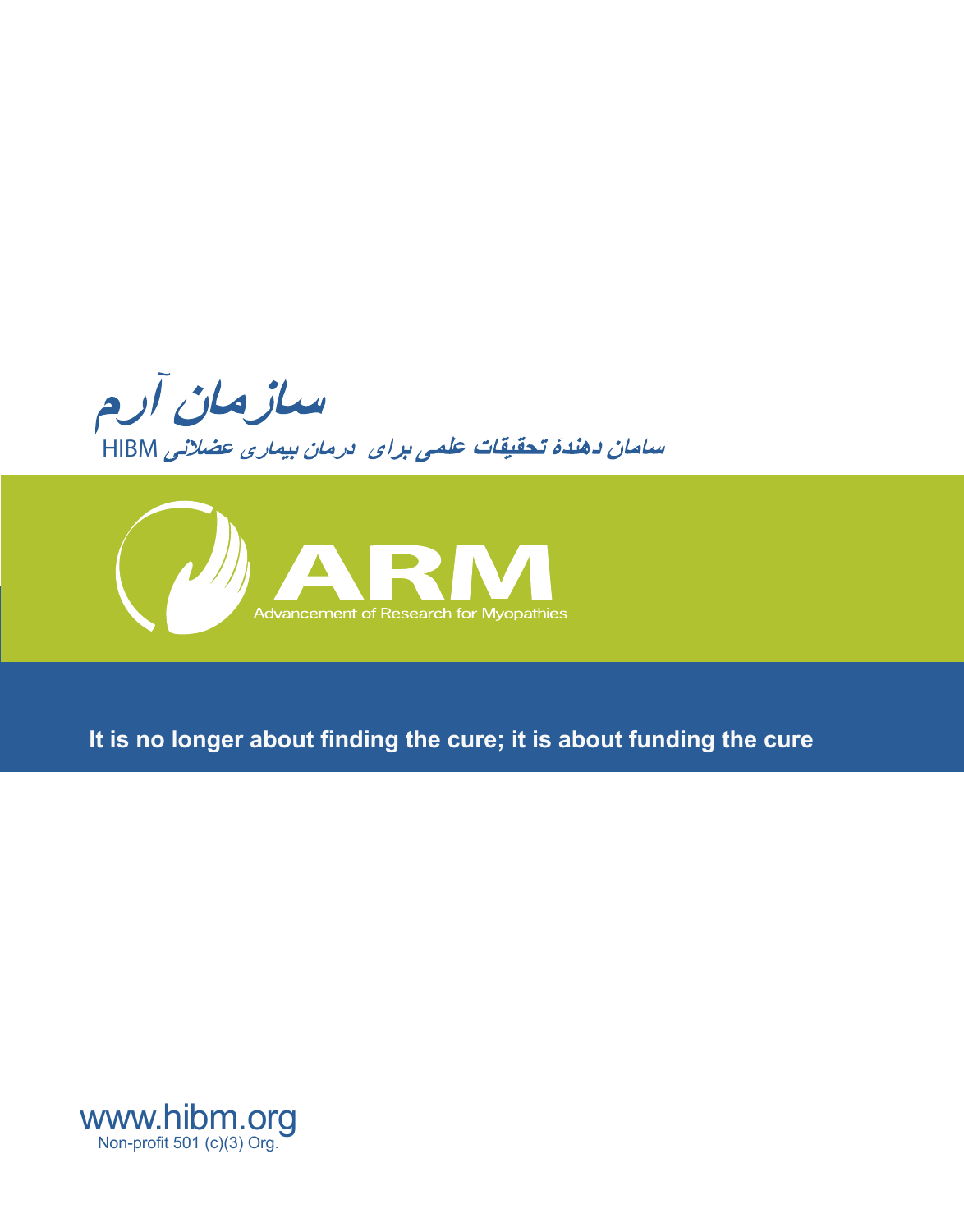سازمان تحقیقاتی آرم

# **Advancement of Research for Myopathies**

سازمان تحقیقاتی آرم اولین و پیشرفته ترین مرکز پژوهشات پزشکی در ارتباط با بیماری عضلانی و موروثی Hereditary Inclusion Body Myopathies (HIBM) است و از شروع مراحل اولیه یعنی از گمنام بودن بیماری اکنون به بالاترین نقطه تحقیقات رسیده است و با فرمول انتخاب شدهٔ دارو بزودی در مسیر تائیدیه **FDA** گام بر میدارد. آرم با بودجه رسانی به محققین سرشناس دنیا و با حمایت از لابراتور گروه تحقیقاتی **HIBM** که درخشانترین بازده کاری را نشان میدهد ، به نقطه عطف تلاش خود رسیده است. در ارتباط با فعالیت های این مرکز **انتشارات پزشکی** به ثبت رسیده را ، در وب سایت آرم مشاهده فرمائید و برای اطلاعات بیشتر با ما در تماس باشید.

# **www.hibm.org**

**P.O. Box 261926 Encino, CA 91426-1926**

> **1.800.ARM.2000 818-789-1044**

سازمان آرم سامان دهنده تحقیقات پزشکی برای درمان بیماری HIBM میباشد. هدف سازمان آرم حمایت از سلامت جامعه است و با دست پر مهر شما به انجام میرسد.

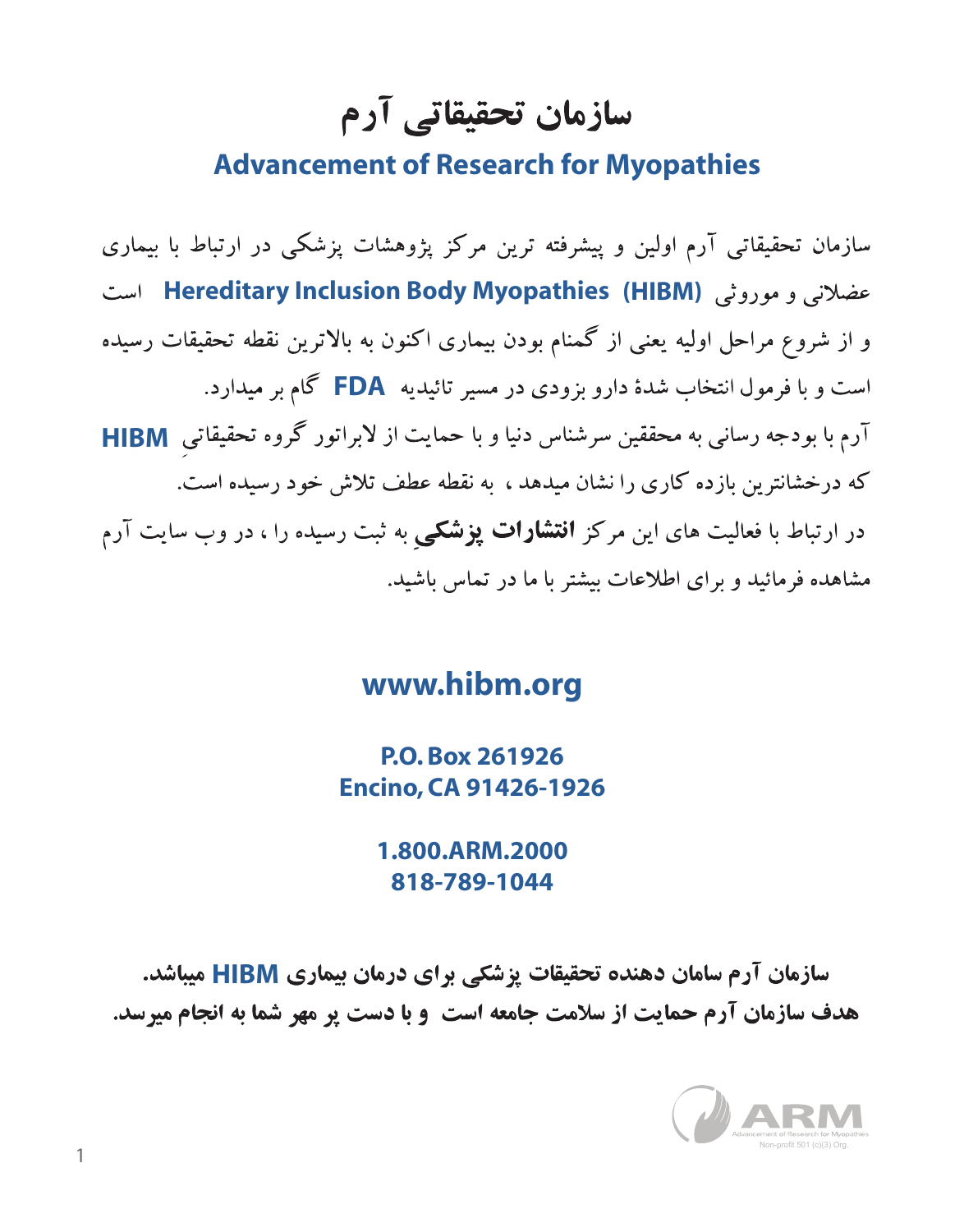# <mark>بودجهٔ تحقیقاتی سازمان</mark> آرم در حمایت از

پڑو هش ها و آزمایش های درمانی از سال 1998 تا سال 2009

**1998-1999**

Awarded Projects

| ۑڗ۫ۅۿۺ۫ػٙڔ        | َ مؤسسىة پِژْوهش <i>ى</i> | عنوان پروژهٔ پژوهشی                                       | مبلغ پرداخت شده |
|-------------------|---------------------------|-----------------------------------------------------------|-----------------|
| Dr. Richard Gatti | <b>UCLA</b>               | شناسایی بیمار ان و جمع أور ی<br>نمونه های أزمایشگاهی      | \$10,000        |
| 1999-2000         |                           |                                                           |                 |
| ۑڗ۫ۅۿۺ۫ػٙڔ        | <sub>ا</sub> مؤسسة پژوهشى | <mark>عنوان پروژهٔ پژوهشی</mark>                          | مبلغ پرداخت شده |
| Dr. Zohar Argov   | Hadassah, Jerusalem       | تحقیق در زمینه رد یابی ژن ها و فواصل قر ار<br>گرفتن آن ها | \$59,000        |

| Dr. Richard Gatti | UCLA | شناسایی بیماران و تجزیه و تحلیل ارتباط بیماری با<br>ژن های موجود در یک رشته کروزوم | \$2,000 |
|-------------------|------|------------------------------------------------------------------------------------|---------|
|                   |      |                                                                                    |         |

### **2000-2001**

| <u>ایژوهشگر</u>     | ً مؤسسة يژوهشي               | <u>عنوان پروژهٔ پژوهشی</u>                                          | مبلغ يرداخت شده |
|---------------------|------------------------------|---------------------------------------------------------------------|-----------------|
| Dr. Zohar Argov     | Hadassah,<br>Jerusalem       | تحقیق در زمینهٔ رد یابی ژن ها و فواصل<br>قر ار گر فتن آن ها         | \$52,000        |
| Dr. Arastoo Vojdani | <b>Molecular Genetic Lab</b> | جمع أوري نمونه هاي أزمايشگاهي<br>و ردیاہے ژن ها                     | \$50,000        |
| Dr. Richard Gatti   | <b>UCLA</b>                  | تجزيه و تحليل بيمار ي<br>از نظر ژن های موجود در یک رشته<br>كروموزوم | \$44,500        |
| Dr. Chaim Jacob     | <b>USC</b>                   | جمع أوري نمونه هاي أزمايشگاهي<br>و ردیاہے ژن ها                     | \$19,826        |

| <u>يژوهشگر</u>          | َ مؤسسة يِژْوهش <i>ى</i>      | ِ عَنُوان پروژهٔ پژوه <i>شی</i>                            | <sub>ا</sub> مبلغ يرداخت شده |
|-------------------------|-------------------------------|------------------------------------------------------------|------------------------------|
| Dr. Richard Gatti       | <b>UCLA</b>                   | تحقیق در زمینهٔ رد یابی ژن ها و فواصل<br>قر از گرفتن آن ها | \$17,760                     |
| Dr. Yadira Valles-Ayoub | <b>HIBM Research</b><br>Group | أغاز تحقیقات أزمایشگاهی و بررسی فواصل<br>ظهور ژن ها        | \$30,000                     |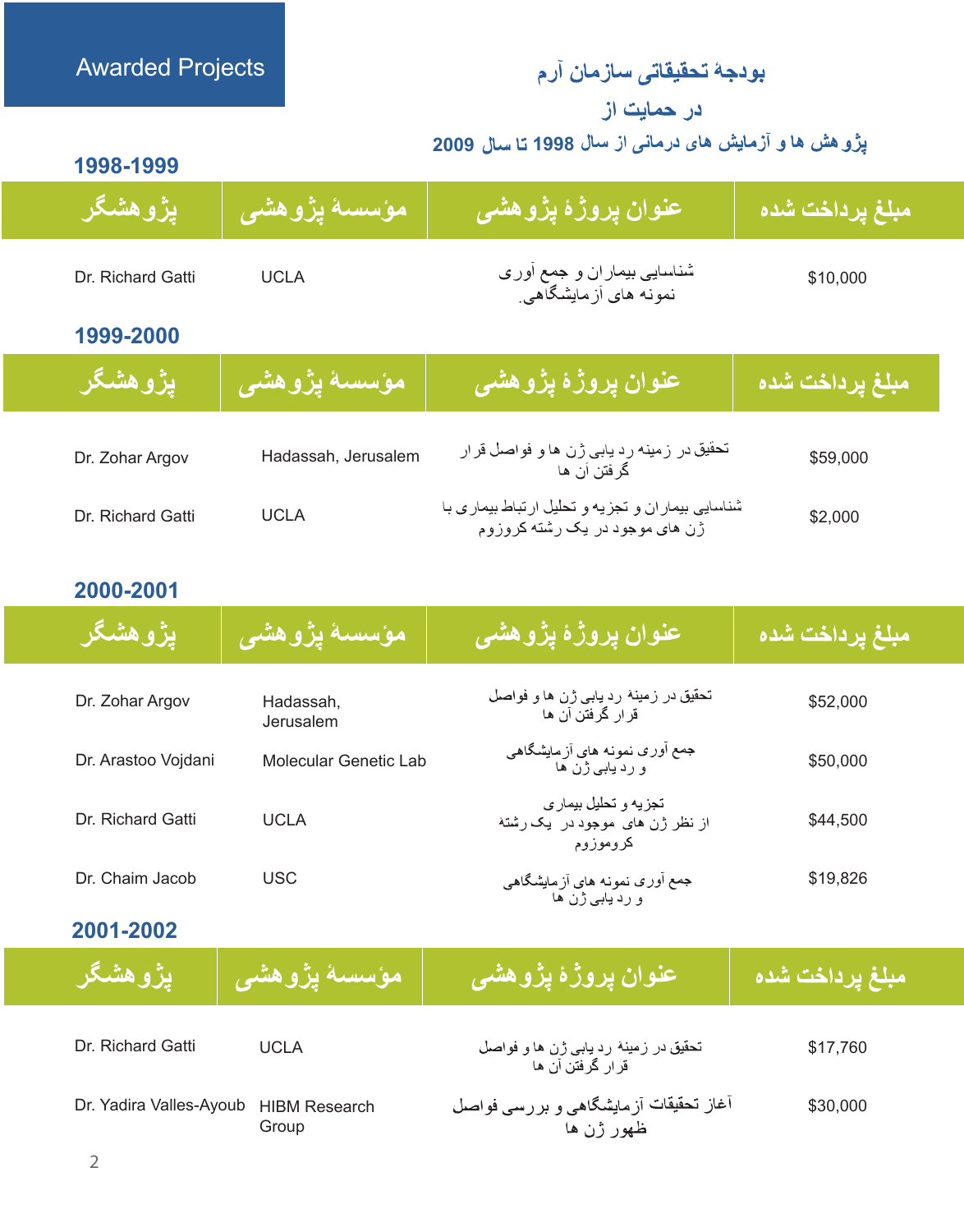# Awarded Projects

**2002-2003**

| <b>يژوهشگر</b>                   | مؤسسة يژوهشى        | عنوان پروژهٔ پژوهشی                                                                                           | <mark>مبلغ پرداخت شده</mark> |
|----------------------------------|---------------------|---------------------------------------------------------------------------------------------------------------|------------------------------|
| Dr. Stella Mitrani-<br>Rosenbaum | Hadassah, Jerusalem | ساز و کار ژن ها و مولکول های موثر در ابتلا به<br><b>HIBM</b>                                                  | \$120,000                    |
| Dr. Hudson Freeze                | <b>UCSD</b>         | تجزیه و تحلیل اولیه و روش احتمالی درمان<br><b>HIBM</b>                                                        | \$55,806                     |
| Dr. Valerie Askanas              | <b>USC</b>          | تحقیقات در از مینه<br><b>HIBM</b>                                                                             | \$55,000                     |
| Dr. Jianping Zheng               | <b>USC</b>          | مطالعه اوليه علت هاي بيماري زاي GNE/MNK و<br>دخالت ژن های جهش یافته انسان در شکل بندی و<br>گسترش اوليه ماهيچه | \$40,535                     |

# **2003-2004**

| <u>ایژوهشگر</u>                             | ا مؤسسة يِژْوْهشى           | عنوان يروژهٔ يژوهشي                                                                                           | مبلغ يرداخت شده |
|---------------------------------------------|-----------------------------|---------------------------------------------------------------------------------------------------------------|-----------------|
| Dr. Jacques Tremblay                        | Laval University,<br>Canada | كار گذاشتن Stem Cell بيمار ان HIBM 2<br>پس/ز اصلاح ژنیتکی در بدن آن ها                                        | \$73,000        |
| Dr. Yadira Valles-Ayoub HIBM Research Group |                             | پی ریزی روش های پرورش و توزیع سلولی<br>در مركز تحقيقات HIBM و                                                 | \$21,603        |
| Dr. Kevin Karema                            | John Hopkins University     | آماده سازی مواد و نمونه های آزمایشگاهی بر ای<br>یژوهشگران<br>بررسی نقش جهش GNE/MNK در ابتلا به<br><b>HIBM</b> | \$77,159        |

| <b>يژوهشگر</b>                              | <sub>ا</sub> مؤسسة پژوهشي | <u> عنوان پروژهٔ پژوهشی</u>                                                       | مبلغ يرداخت شده |
|---------------------------------------------|---------------------------|-----------------------------------------------------------------------------------|-----------------|
| Dr. Jacques Tremblay                        | Laval University, Canada  | اماده سازی برای آزمایش بر نمونهٔ انسانی جهتِ<br>کار گذاشتن                        | \$92,100        |
| Dr. Kevin Yarema                            | John Hopkins University   | در بدن أنها بافت هاي اصلاح شُده ماهيچه بيماران<br>HIBM بررسی نقش GNE/MNK در ابتلا | \$111,872       |
| Dr. Yadira Valles-Ayoub HIBM Research Group |                           | آز مایش HIBM و آماده سازی مواد و نمونه های<br>آزمایشگاهی برای یژوهشگران           | \$141,959       |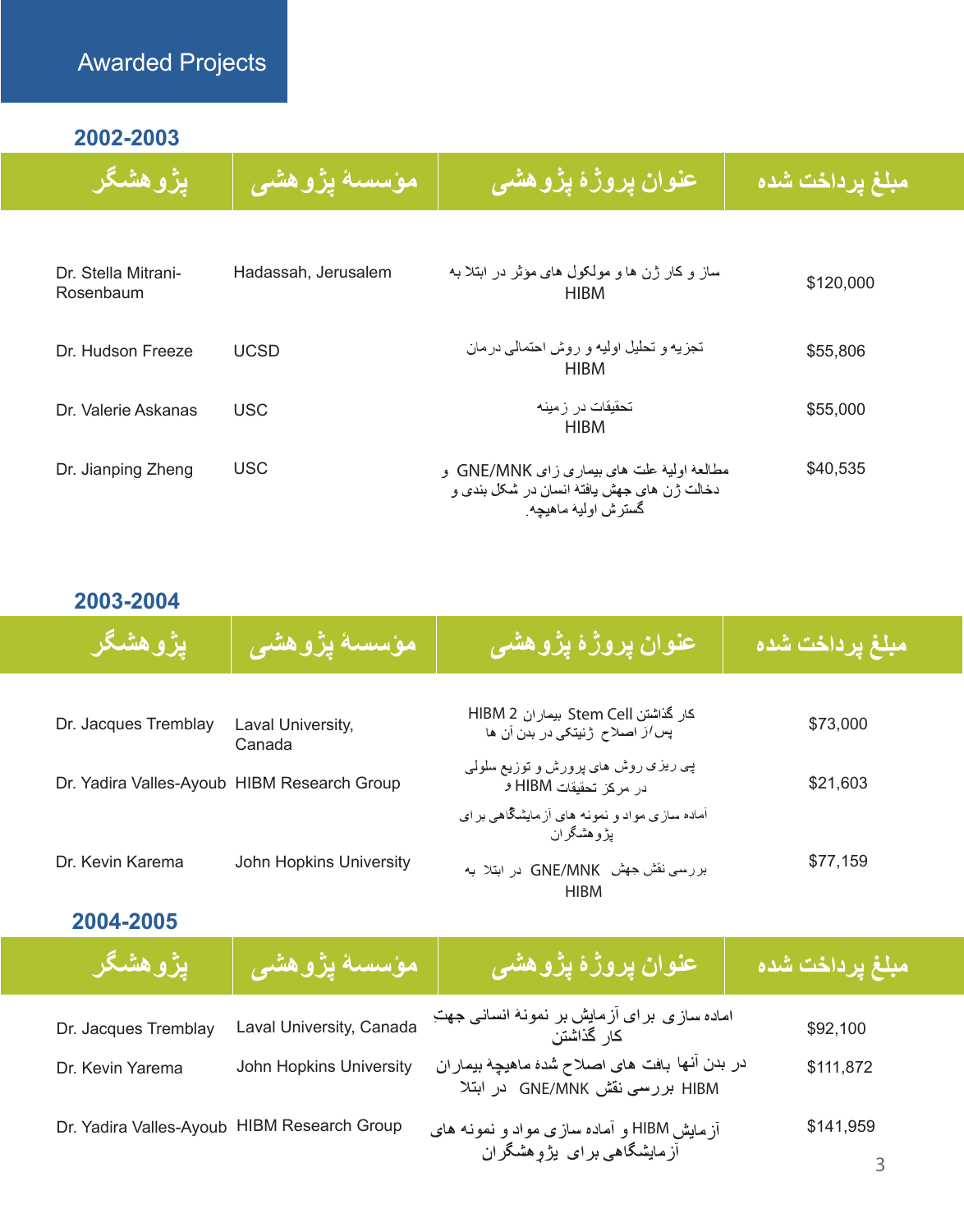# Awarded Projects

# **2005-2006**

| ٳۑڗٚۅۿۺ۫ػڔ                       | مؤسسة يِژْوهشْ <i>ي</i>                     | عنوان پروژهٔ پژوهشی                                                                                           | مبلغ يرداخت شده |
|----------------------------------|---------------------------------------------|---------------------------------------------------------------------------------------------------------------|-----------------|
| Dr. Jacques<br>Tremblay          | Laval University, Canada                    | آماده ساز ی بر ای آزمایش ىر نمونه انسانی<br>جهتِ كار گذاشتن بافت هاى اصلاح شده ماهيچه<br>بیمار ان در بدن آنها | \$77,159        |
| Dr. Jon Wolff                    | University of Wisconsin                     | ساختن مواد آز مایشگاهی پایه و اثبات کار آیی آنها در<br>ڑن در مانی HIBM                                        | \$15,000        |
| Dr. Masashi<br>Kitazawa          | UCI                                         | تأثیر ترشح بیش از حد Amyloid-beta<br>در نمونه موش مبتلا به HIBM ؛ توليد                                       | \$45,000        |
|                                  |                                             | Amyloid-Precursor Protein (APP) &<br>GNE به صور ت مدل تلفیقی ژ ن                                              |                 |
| Dr. Stella Mitrani-<br>Rosenbaum | Hadassah, Jerusalem                         | پی ریزی روش های داخل محفظه آزمایشگاهی و<br>روش های داخل بدن زنده بر ای درمان HIBM                             | \$150,000       |
|                                  | Dr. Yadira Valles-Ayoub HIBM Research Group | پی ریزی روش های پرورش و توزیع سلولی<br>در مركز تحقيقات HIBM و                                                 | \$203,865       |
| 2006-2007                        |                                             | پژوهشگران آماده سازی مواد و نمونه های آزمایشگاهی بر ای                                                        |                 |

### **2006-2007**

<mark>پژوهشگر</mark>

#### عنوان پروڑۂ پڑوه*شی* مبلغ پرداخت شده

| Dr. Ajit Varki      | <b>UCSD</b>                                        | گستر ش سیالیک اسید ساختهٔ دست بشر ، در<br>بدن موش مبتلا به HIBM                      | \$81,201  |
|---------------------|----------------------------------------------------|--------------------------------------------------------------------------------------|-----------|
| Dr. Jon Wolff       | University of Wisconsin                            | ژن در مانی بر ای نو ع دوم HIBM                                                       | \$100,000 |
| Dr. John Neumanitis | <b>Mary Crowley Medical</b><br>Research Center, TX | گستر ش ژ ن در مانی بر ای در مان HIBM                                                 | \$50,000  |
| Dr. Ichizo Nishino  | National Institute of<br>Neurology, Japan          | Distal Myopathy with Rimmed Vacuoles (DMRV) & HIBM<br>نمونه های موش آز مایشگاهی HIBM | \$45,000  |

ِ مؤسسة پژوهش*ی* 

| <b>ٞۑؚڗ۫ۅۿۺ۫ػ</b> ڔ | \ مؤسسة پژوهش <i>ی</i> | <mark>/عنوان پرو</mark> ژهٔ پژوهشی | ىبلغ پرداخت شده |
|---------------------|------------------------|------------------------------------|-----------------|
|                     |                        |                                    |                 |

| Dr. Moises Mallo                            | Gulbenkian Science Institute | شناسایی منبع ساختن سیالیک اسید بدن به<br>عنو ان مادة فعال GNE            | \$45,000     |
|---------------------------------------------|------------------------------|--------------------------------------------------------------------------|--------------|
| Dr. Yadira Valles-Ayoub HIBM Research Group |                              | آز مایش HIBM و آماده سازی مواد و نمونه های<br>آزمایشگاهی بر ای یژوهشگران | \$491,738.57 |
| Dr. Perry Shieh                             | UCLA                         | HIBM تحقیق در مانی  در  ز مینه                                           | \$65,000     |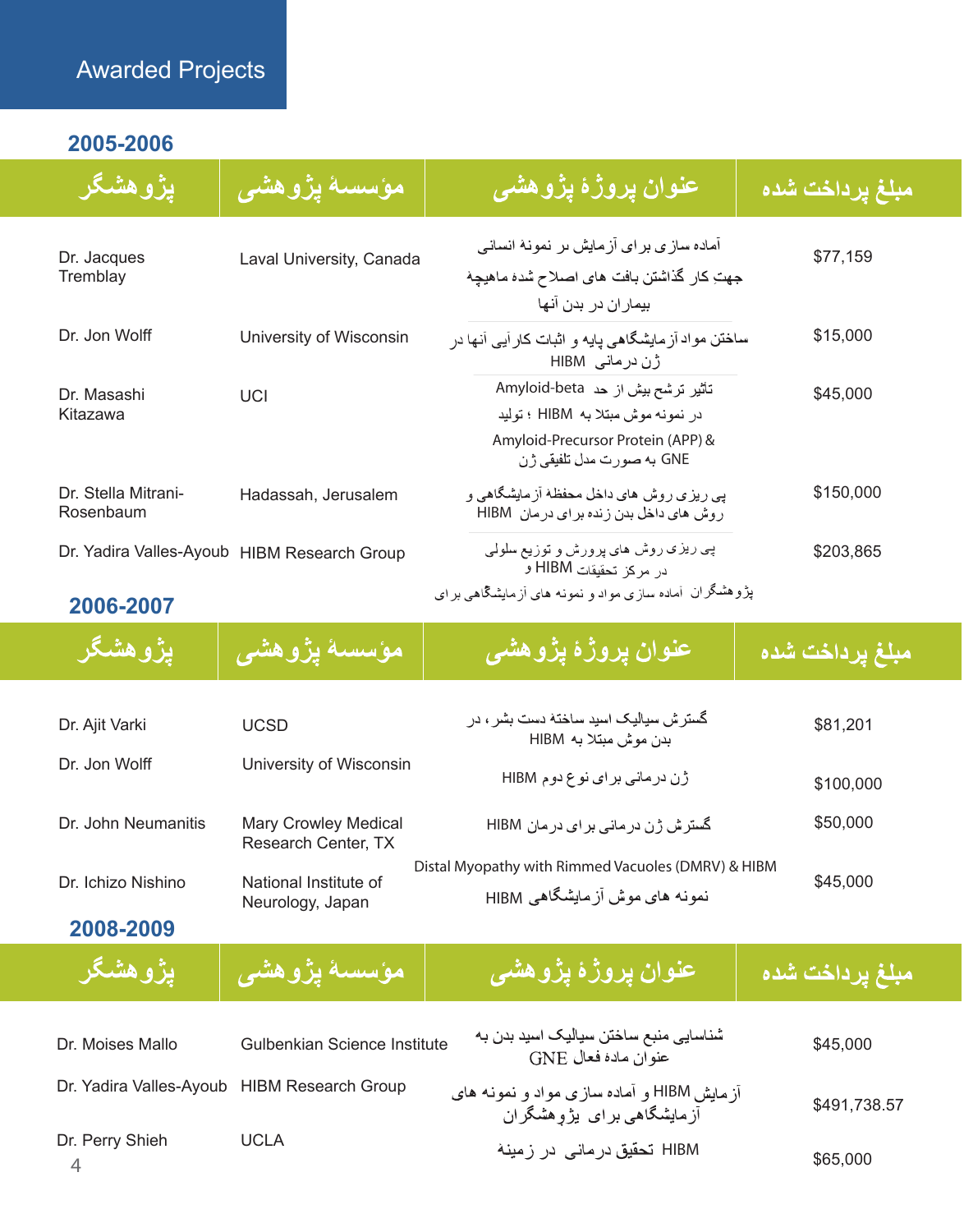|                                                                                                 | <b>F.Y End 9/05</b> | <b>F.Y End 9/06</b> | <b>F.Y End 9/07</b> | <b>F.Y End 9/08</b> |
|-------------------------------------------------------------------------------------------------|---------------------|---------------------|---------------------|---------------------|
| <b>Total Revenue</b>                                                                            | \$459,154           | \$414,214           | \$527,886           | \$737,362           |
| <b>Total Expenses</b><br>(Expenses include<br>Grants, Administrative<br>and Fundraising Costs.) | \$394,711           | \$516,805           | \$566,154           | \$516,434           |

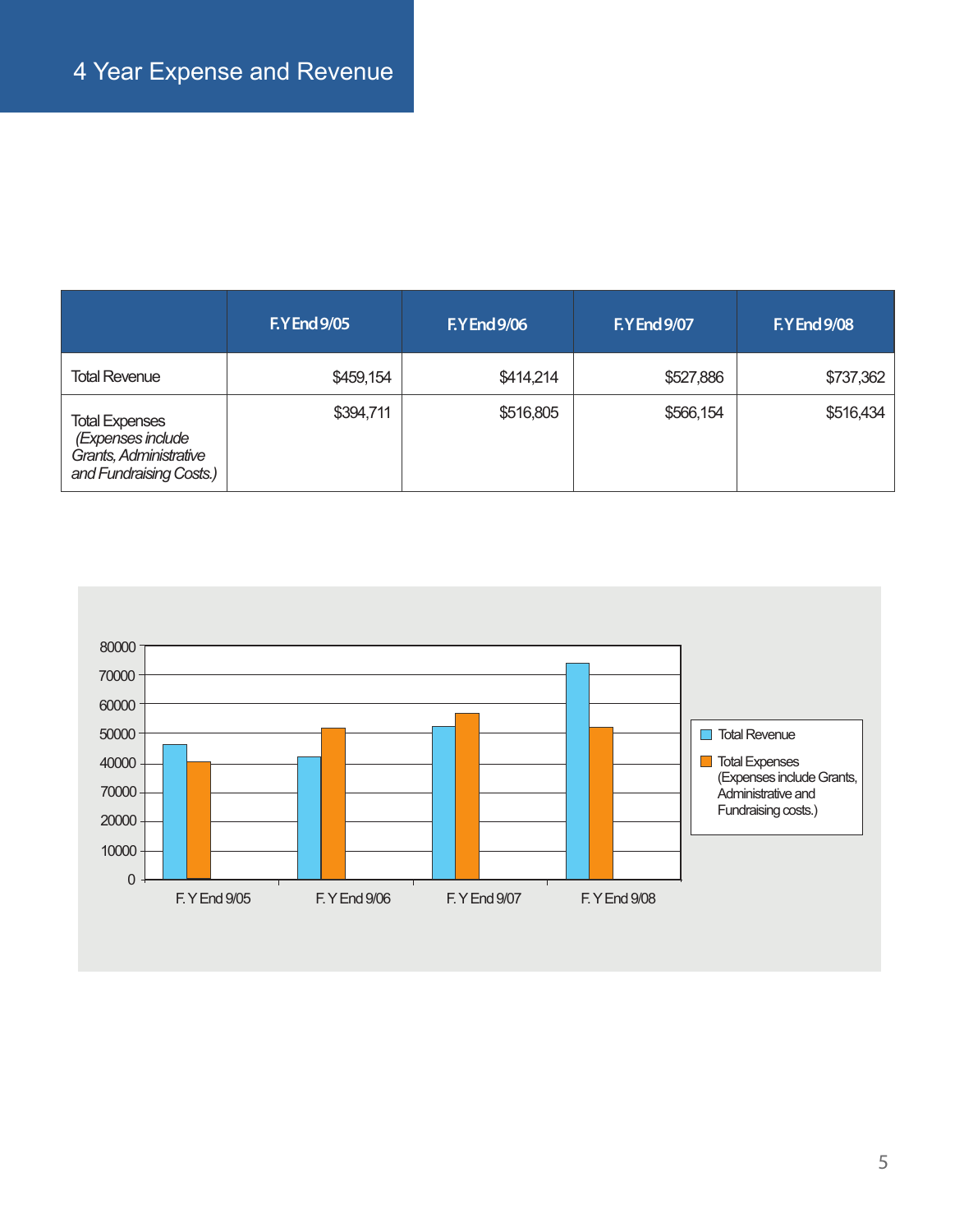

ARM (Advancement of Research for Myopathies) is a 501(c) (3) non-profit organization founded in 2000 by two young Persian physicians, Dr. Daniel and Dr. Babak Darvish, who are also HIBM patients. The purpose of ARM is to accelerate biomedical research aimed at developing treatments for IBM2 (recessive HIBM - Hereditary Inclusion Body Myopathy), and skeletal muscle regeneration.

ARM was the first organization to start fundraising specifically for HIBM research. HIBM is a rare muscular disorder which causes muscle wasting in young adults and often results in severe disability within 10-15 years. ARM and HIBM Research Group were able to fund the creation of a mouse model and sent it to different research centers around the world to speed up research efforts. Currently, research has reached the point of near-completion of pre-clinical studies in preparation for FDA approval to initiate phase 1 human clinical trials.

These efforts resulted in an invitation from NIH (National Institutes of Health) for a three day conference to introduce HIBM to the world's best researchers in this field. In recent few years, very promising therapeutic options have been developed, and it is no longer about finding the cure, it is about funding the cure. This could not have been possible without the support of our community. With your continued support we are able to stand together and save the health of our next generation.

> **For more information please visit:**  www.hibm.org

Email: ARM@hibm.org Phone: 1.818.789.1044 / 1.800.ARM.2000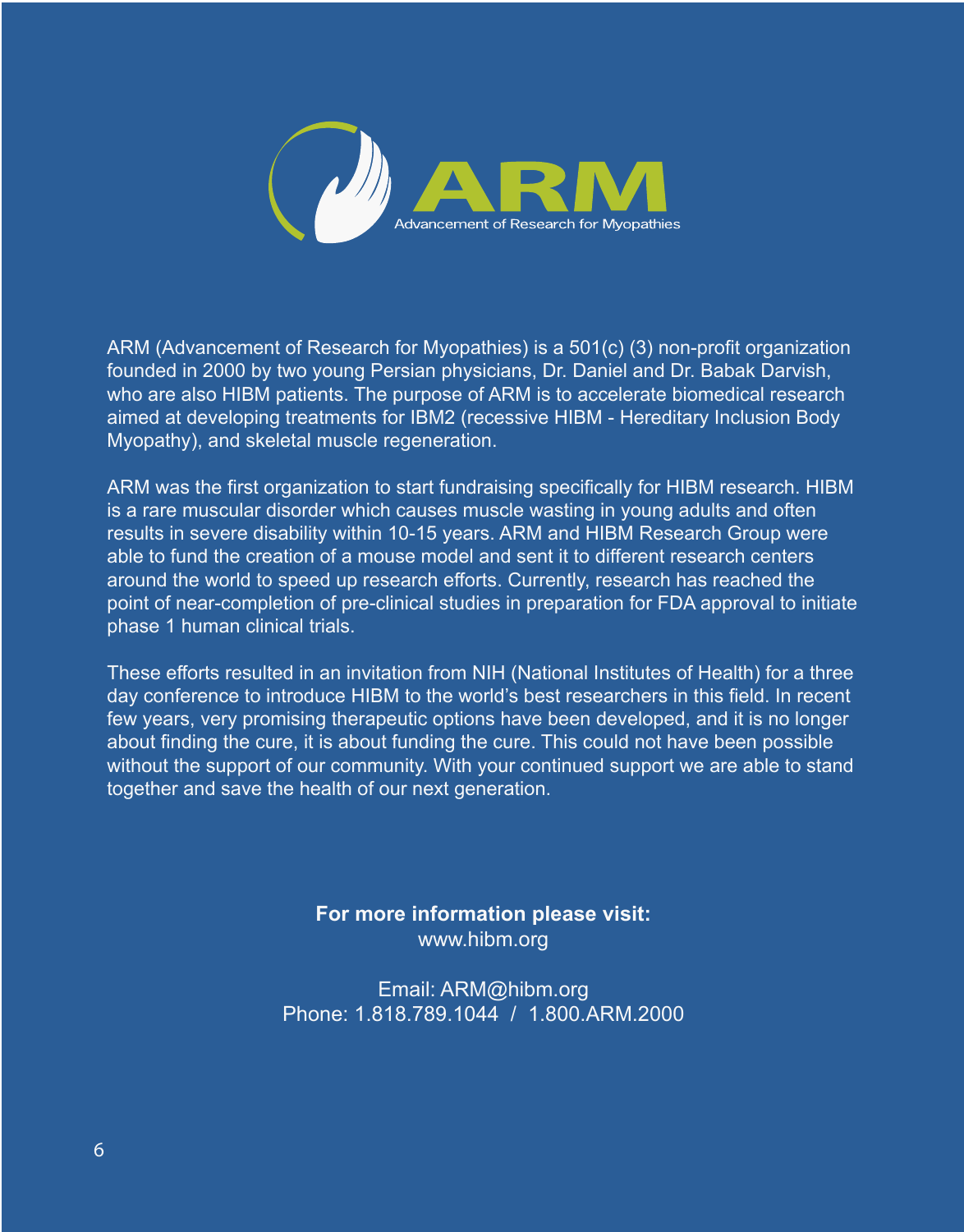### **1998-1999**

| <b>Investigator</b> | $\sf{I}$ Institution $\sf{I}$ | <b>Project Description</b>                    | <b>Amount</b> |
|---------------------|-------------------------------|-----------------------------------------------|---------------|
| Dr. Richard Gatti   | UCLA                          | Patient identification and sample collection. | \$10,000      |

### **1999-2000**

| <b>Investigator</b>                                                                            | <b>Institution</b>                                                        | <b>Project Description</b>                                                                                                                                                                                                                   | <b>Amount</b>                                 |
|------------------------------------------------------------------------------------------------|---------------------------------------------------------------------------|----------------------------------------------------------------------------------------------------------------------------------------------------------------------------------------------------------------------------------------------|-----------------------------------------------|
| Dr. Zohar Argov<br>Dr. Richard Gatti                                                           | Hadassah, Jerusalem<br><b>UCLA</b>                                        | Genotyping and sequencing efforts.<br>Patient identification and linkage analysis.                                                                                                                                                           | \$59,000<br>\$2,000                           |
| 2000-2001                                                                                      |                                                                           |                                                                                                                                                                                                                                              |                                               |
| <b>Investigator</b>                                                                            | <b>Institution</b>                                                        | <b>Project Description</b>                                                                                                                                                                                                                   | <b>Amount</b>                                 |
| Dr. Zohar Argov<br>Dr. Arastoo Vojdani<br>Dr. Richard Gatti<br>Dr. Chaim Jacob                 | Hadassah, Jerusalem<br>Molecular Genetic Lab<br><b>UCLA</b><br><b>USC</b> | Genotyping and sequencing efforts.<br>Sample collection and genotyping.<br>HIBM, Linkage Analysis.<br>Sample collection and genotyping.                                                                                                      | \$52,000<br>\$50,000<br>\$44,500<br>\$19,826  |
| 2001-2002                                                                                      |                                                                           |                                                                                                                                                                                                                                              |                                               |
| <b>Investigator</b>                                                                            | <b>Institution</b>                                                        | <b>Project Description</b>                                                                                                                                                                                                                   | <b>Amount</b>                                 |
| Dr. Richard Gatti &<br>Dr. Yadira Valles-Ayoub                                                 | <b>UCLA</b><br><b>HIBM Research Group</b>                                 | Linkage analysis, HIBM.<br>Laboratory startup and sequencing.                                                                                                                                                                                | \$17,760<br>\$30,000                          |
| 2002-2003                                                                                      |                                                                           |                                                                                                                                                                                                                                              |                                               |
| <b>Investigator</b>                                                                            | <b>Institution</b>                                                        | <b>Project Description</b>                                                                                                                                                                                                                   | <b>Amount</b>                                 |
| Dr. Stella Mitrani-Rosenbaum<br>Dr. Hudson Freeze<br>Dr. Valerie Askanas<br>Dr. Jianping Zheng | Hadassah, Jerusalem<br><b>UCSD</b><br><b>USC</b><br><b>USC</b>            | Mechanism of pathogenesis of GNE/MNK in HIBM.<br>Initial Analysis and Potential Therapy for HIBM.<br>HIBM Research.<br>Initial Study of antisense GNE/MNK and Over-Expression of<br>Mutant GNE in Human Skeletal Expression of Mutant GNE in | \$120,000<br>\$55,806<br>\$55,000<br>\$40,535 |

| <b>Investigator</b>     | <b>Institution</b>         | <b>Project Description</b>                                                                     | <b>Amount</b> |
|-------------------------|----------------------------|------------------------------------------------------------------------------------------------|---------------|
|                         |                            |                                                                                                |               |
| Dr. Jacques Tremblay    | Laval University, Canada   | Transplantation of genetically modified myoblasts from<br>patients with IBM2.                  | \$73,000      |
| Dr. Yadira Valles-Ayoub | <b>HIBM Research Group</b> | Establishment of Cell Culture & Distribution<br>Center for HIBM Research Samples and Reagents. | \$21,603      |
| Dr. Kevin Yarema        | Johns Hopkins University   | Probing the Role of GNE/MNK Mutations in HIBM.                                                 | \$77,159      |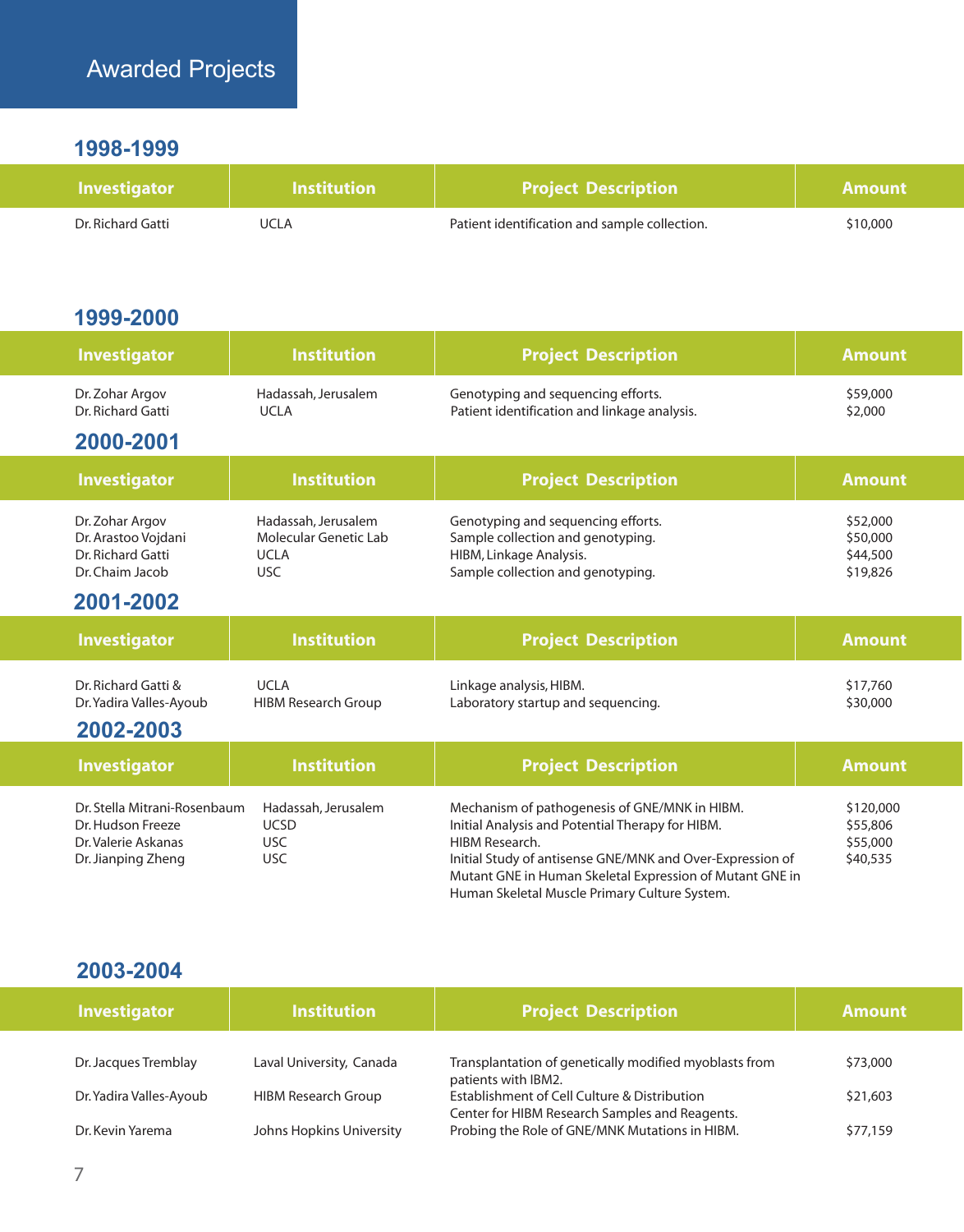# Awarded Projects

# **2004-2005**

| <b>Investigator</b>                         | <b>Institution</b>                                     | <b>Project Description</b>                                                                                                  | <b>Amount</b>          |
|---------------------------------------------|--------------------------------------------------------|-----------------------------------------------------------------------------------------------------------------------------|------------------------|
| Dr. Jacques Tremblay                        | Laval University, Canada                               | Preparation of a clinical trial of transplantation of<br>genetically modified myoblasts to HIBM patients.                   | \$92,100               |
| Dr. Yadira Valles-Ayoub<br>Dr. Kevin Yarema | <b>HIBM Research Group</b><br>Johns Hopkins University | Laboratory costs, HIBM testing, providing reagents and samples.<br>Probing the Role of GNE/MNK Mutations in HIBM (renewal). | \$141,959<br>\$111,872 |

# **2005-2006**

| Investigator                                     | <b>Institution</b>                          | <b>Project Description</b>                                                                                                                                        | <b>Amount</b>        |
|--------------------------------------------------|---------------------------------------------|-------------------------------------------------------------------------------------------------------------------------------------------------------------------|----------------------|
| Dr. Jacques Tremblay                             | Laval University, Canada                    | Preparation of a clinical trial of transplantation of<br>genetically modified myoblasts to HIBM patients.                                                         | \$77,159             |
| Dr. Jon Wolff                                    | University of Wisconsin                     | Preliminary Vector Construction and Validation for HIBM<br>Gene Therapy.                                                                                          | \$15,000             |
| Dr. John Neumanitis                              | Mary Crowley Research<br>Center, Dallas, TX | Developing Gene Therapy for HIBM, in collaboration with<br>Murex Pharmaceuticals.                                                                                 | <b>Bio-Materials</b> |
| Dr. Ichizo Nishino                               | National Insitutes of<br>Neurology, Japan   | Distal Myopathy with Rimmed Vacuoles (DMRV) & HIBM,<br>mouse models.                                                                                              | <b>Bio-Materials</b> |
| Dr. Masashi Kitazawa                             | UCI                                         | Impact of Amyloid-beta (Aß) overproduction on a mouse model<br>of Hereditary IBM; Generation of Amyloid Precursor Protein (APP)<br>& GNE double transgenic model. | \$45,000             |
| Dr. Stella Mitrani-Rosenbaum Hadassah, Jerusalem |                                             | Establishment of in-vitro and in-vivo experimental systems<br>for HIBM.                                                                                           | \$150,000            |
| Dr. Yadira Valles-Ayoub                          | <b>HIBM Research Group</b>                  | Laboratory costs, HIBM testing, maintaining/expanding HIBM<br>mouse colony, supporting researchers with samples and reagents.                                     | \$203,865            |

# **2006-2007**

| <b>Investigator</b>     | <b>Institution</b>                          | <b>Project Description</b>                                                                                                       | <b>Amount</b> |
|-------------------------|---------------------------------------------|----------------------------------------------------------------------------------------------------------------------------------|---------------|
| Dr. Ajit Varki          | <b>UCSD</b>                                 | Engineering Human-Like Sialic Acids in Mice with HIBM                                                                            | \$81,201      |
| Dr. Jon Wolff           | University of Wisconsin                     | Gene Therapy for Inclusion Body Myopathy Type II (IBM2)                                                                          | \$100,000     |
| Dr. Yadira Valles-Ayoub | <b>HIBM Research Group</b>                  | Laboratory costs, HIBM testing, maintaining/expanding HIBM<br>mouse colony, supporting researchers with samples and<br>reagents. | \$154,005     |
| Dr. John Nemunaitis     | Mary Crowley Medical<br>Research Center, TX | Developing Gene Therapy for HIBM.                                                                                                | \$50,000      |
| Dr. Ichizo Nishino      | National Institute of<br>Neurology, Japan   | Distal Myopthy with Rimmed Vacuoles (DMRV) & HIBM,<br>Mouse Models.                                                              | \$45,000      |

| <b>Investigator</b>     | <b>Institution</b>              | <b>Project Description</b>                                                                                                      | <b>Amount</b> |
|-------------------------|---------------------------------|---------------------------------------------------------------------------------------------------------------------------------|---------------|
| Dr. Moises Mallo        | Gulbenkian Science<br>Institute | Identifying the critical source of sialic acid as a product<br>of GNE activity.                                                 | \$45,000      |
| Dr. Yadira Valles-Ayoub | <b>HIBM Research Group</b>      | Laboratory Costs, HIBM Testing, maintaining/expanding<br>HIBM mouse colony, supporting researchers with samples<br>and reagent. | \$491,738.57  |
| Dr. Perry Shieh         | <b>UCLA</b>                     | Fellowship Award for HIBM (Dr. Shirley Chi).                                                                                    | \$65,000      |